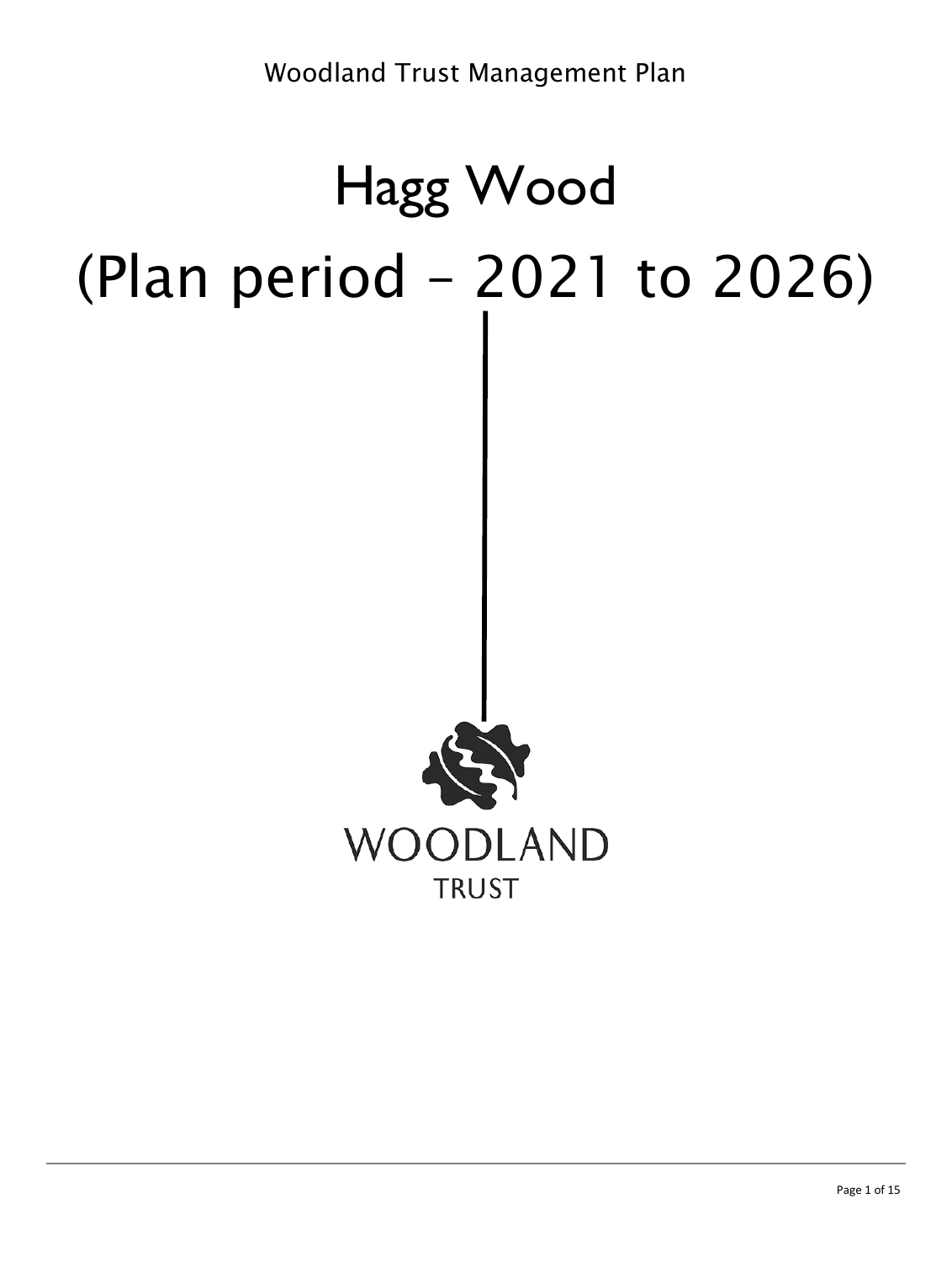# Management Plan Content Page

Introduction to the Woodland Trust Estate Management of the Woodland Trust Estate The Public Management Plan Location and Access

# Introduction to the Woodland Trust Estate

The Woodland Trust owns and cares for well over 1,250 sites covering almost 30,000 hectares (ha) across the UK. This includes more than 4,000ha of ancient semi-natural woodland and almost 4,000ha of non-native plantations on ancient woodland sites and we have created over 5,000ha of new native woodland. We also manage other valuable habitats such as flower-rich grasslands, heaths, ponds/lakes and moorland.

Our Vision is:

"A UK rich in native woods and trees for people and wildlife."

To realise all the environmental, social and economic benefits woods and trees bring to society, we:

• **Create Woodland** – championing the need to hugely increase the UK's native woodland and trees.

• **Protect Woodland** – fighting to defend native woodland, especially irreplaceable ancient woodland and veteran trees; there should be no loss of ancient woodland

• **Restore Woodland** – ensuring the sensitive restoration of all damaged ancient woodland and the re-creation of native wooded landscapes.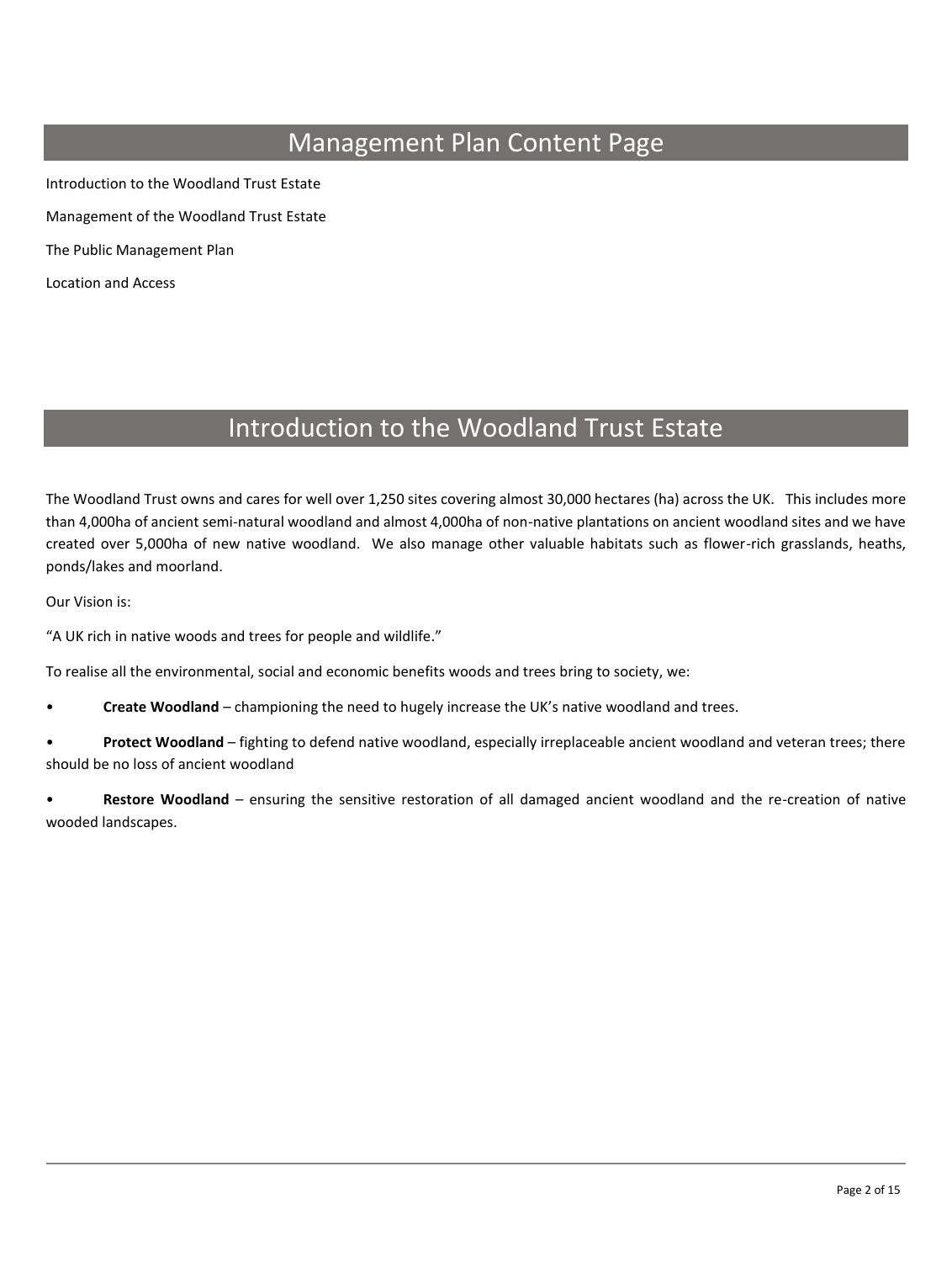# Management of the Woodland Trust Estate

All our sites have a management plan which is freely accessible via our website

#### [www.woodlandtrust.org.uk](http://www.woodlandtrust.org.uk/)

Our woods are managed to the UK Woodland Assurance Standard (UKWAS) and are certified with the Forest Stewardship Council® (FSC®) under licence FSC-C009406 and through independent audit.

The following principles provide an overarching framework to guide the management of all our sites but we recognise that all woods are different and that their management also needs to reflect their local landscape, history and where appropriate support local projects and initiatives.

1. Our woods are managed to maintain their intrinsic key features of value and to reflect those of the surrounding landscape. We intervene in our woods when there is evidence that it is necessary to maintain or improve biodiversity, safety and to further the development of more resilient woods and landscapes.

2. We establish new native woodland for all the positive reasons set out in our Conservation Principles, preferably using natural regeneration but often by planting trees, particularly when there are opportunities for involving people.

3. We provide free public access to woods for quiet, informal recreation and our woods are managed to make them accessible, welcoming and safe. Where possible, we pro-actively engage with people to help them appreciate the value of woods and trees.

4. The long term vision for all our ancient woodland sites is to restore them to predominantly native species composition and seminatural structure, a vision that equally applies to our secondary woods.

5. Existing semi-natural open ground and freshwater habitats are restored and maintained wherever their management can be sustained and new open ground habitats created where appropriate.

6. The natural and cultural heritage value of sites is taken into account in our management and in particular, our ancient trees are retained for as long as possible.

7. Land and woods can generate income both from the sustainable harvesting of wood products and the delivery of other services. We therefore consider the appropriateness of opportunities to generate income from our Estate to help support our aims.

8. We work with neighbours, local people, organisations and other stakeholders in developing the management of our woods. We recognise the benefits of local community woodland ownership and management. Where appropriate we encourage our woods to be used for local woodland, conservation, education and access initiatives.

9. We use and offer the Estate where appropriate, for the purpose of demonstration, evidence gathering and research associated with the conservation, recreational and sustainable management of woodlands. We maintain a network of sites for long-term monitoring and trials leading to reductions in plastics and pesticides.

10. Any activities we undertake are in line with our wider Conservation Principles, conform to sustainable forest management practices, are appropriate for the site and balanced with our primary objectives of enhancing the biodiversity and recreational value of our woods and the wider landscapes.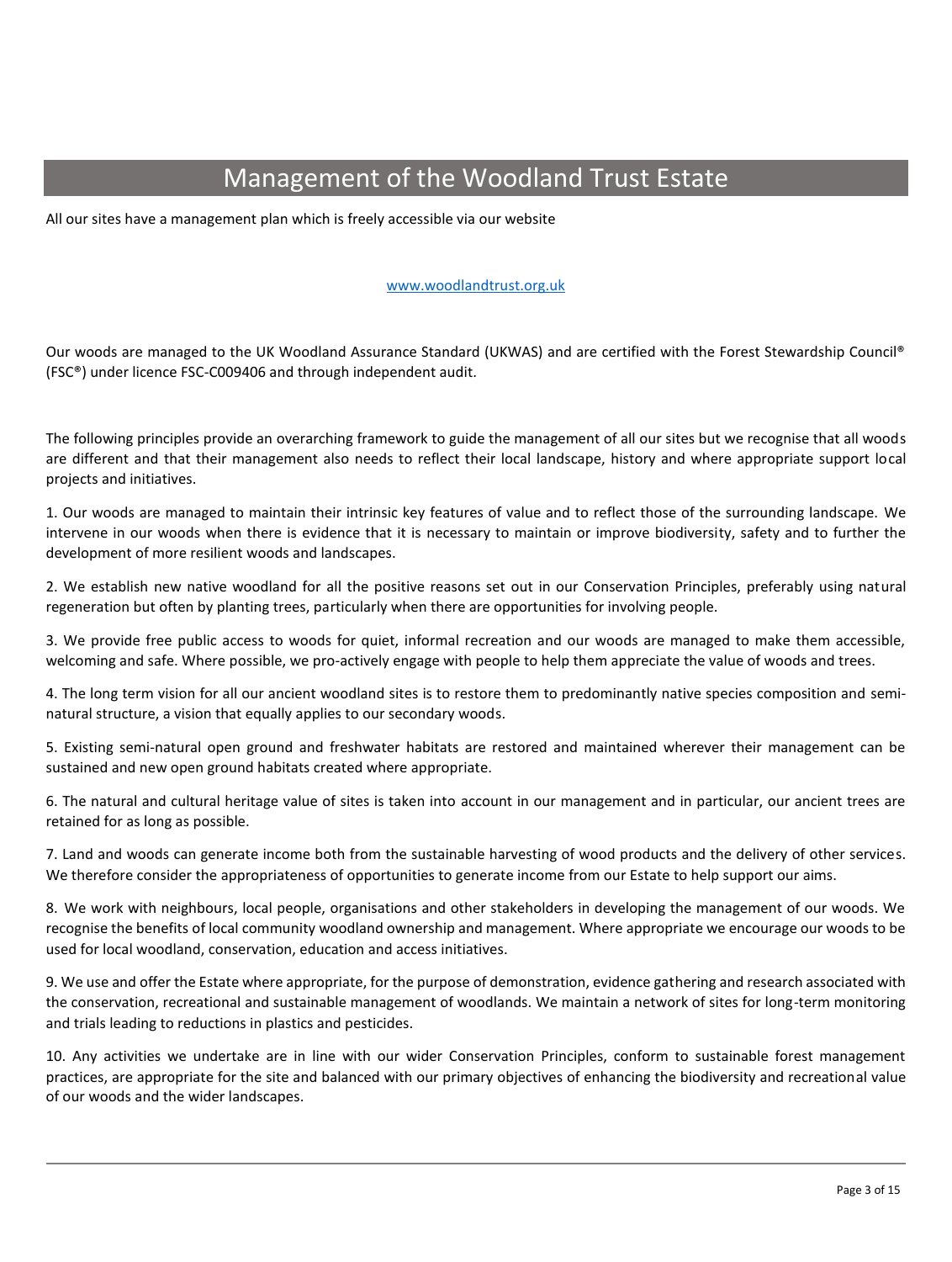# The Public Management Plan

This public management plan describes the site and sets out the long term aims for our management and lists the Key Features which drive our management actions. The Key Features are specific to this site – their significance is outlined together with our long, 50 years and beyond, and our short, the next 5 years, term objectives for the management and enhancement of these features. The short term objectives are complemented by an outline Work Programme for the period of this management plan aimed at delivering our management aims.

Detailed compartment descriptions are listed in the appendices which include any major management constraints and designations. Any legally confidential or sensitive species information about this site is not included in this version of the plan.

There is a formal review of this plan every 5 years and we continually monitor our sites to assess the success of our management, therefore this printed version may quickly become out of date, particularly in relation to the planned work programme.

Please either consult The Woodland Trust website

[www.woodlandtrust.org.uk](http://www.woodlandtrust.org.uk/)

or contact the Woodland Trust

[operations@woodlandtrust.org.uk](mailto:operations@woodlandtrust.org.uk)

to confirm details of the current management programme.

A short glossary of technical terms can be found at the end of the plan.

# Location and Access

Location maps and directions for how to find and access our woods, including this site, can be found by using the following link to the Woodland Trust web-site which contains information on accessible woodlands across the UK

<https://www.woodlandtrust.org.uk/visiting-woods/find-woods/>

In Scotland access to our sites is in accordance with the Land Reform Act (of Scotland) 2003 and the Scottish Outdoor Access Code.

In England, Wales and NI, with the exception of designated Public Rights of Ways, all routes across our sites are permissive in nature and where we have specific access provision for horse riders and/or cyclists this will be noted in the management plan.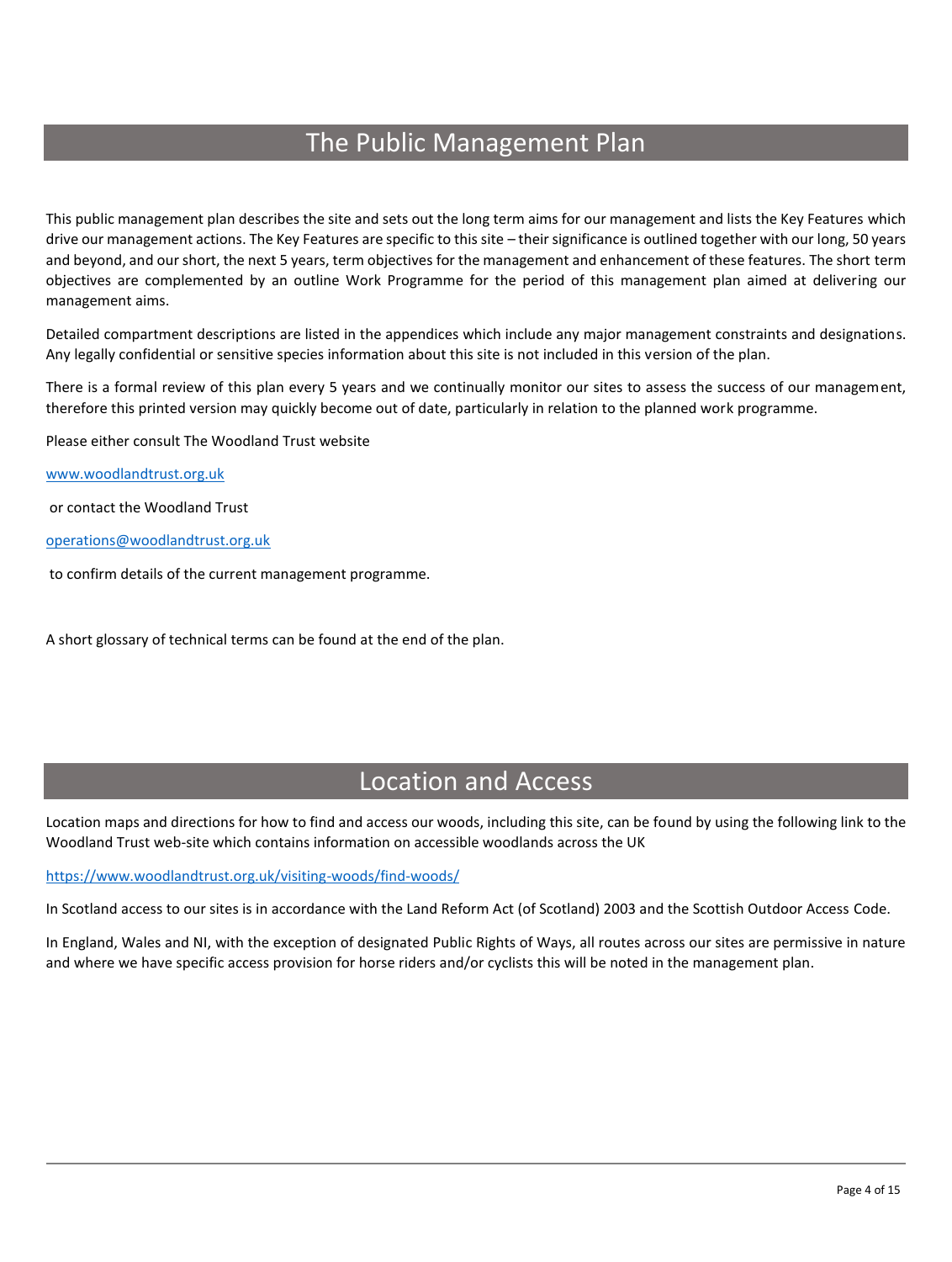# The Management Plan

- 1. Site Details
- 2. Site Description
- 3. Long Term Policy
- 4. Key Features
	- 4.1 F1 Ancient Semi Natural Woodland
	- 4.2 F2 Informal Public Access
- 5. Work Programme

Appendix 1 : Compartment Descriptions

GLOSSARY

# 1. SITE DETAILS

|                               | Hagg Wood                                                                                                                                       |
|-------------------------------|-------------------------------------------------------------------------------------------------------------------------------------------------|
| Location:                     | Ightenhill, Burnley Grid reference: SD817346 OS 1:50,000 Sheet No. 103                                                                          |
| Area:                         | 5.52 hectares (13.64 acres)                                                                                                                     |
| <b>External Designations:</b> | Ancient Semi Natural Woodland, Biological Heritage Site, County Wildlife Site<br>(includes SNCI, SINC etc), Green Belt, Tree Preservation Order |
| Internal Designations:        | N/A                                                                                                                                             |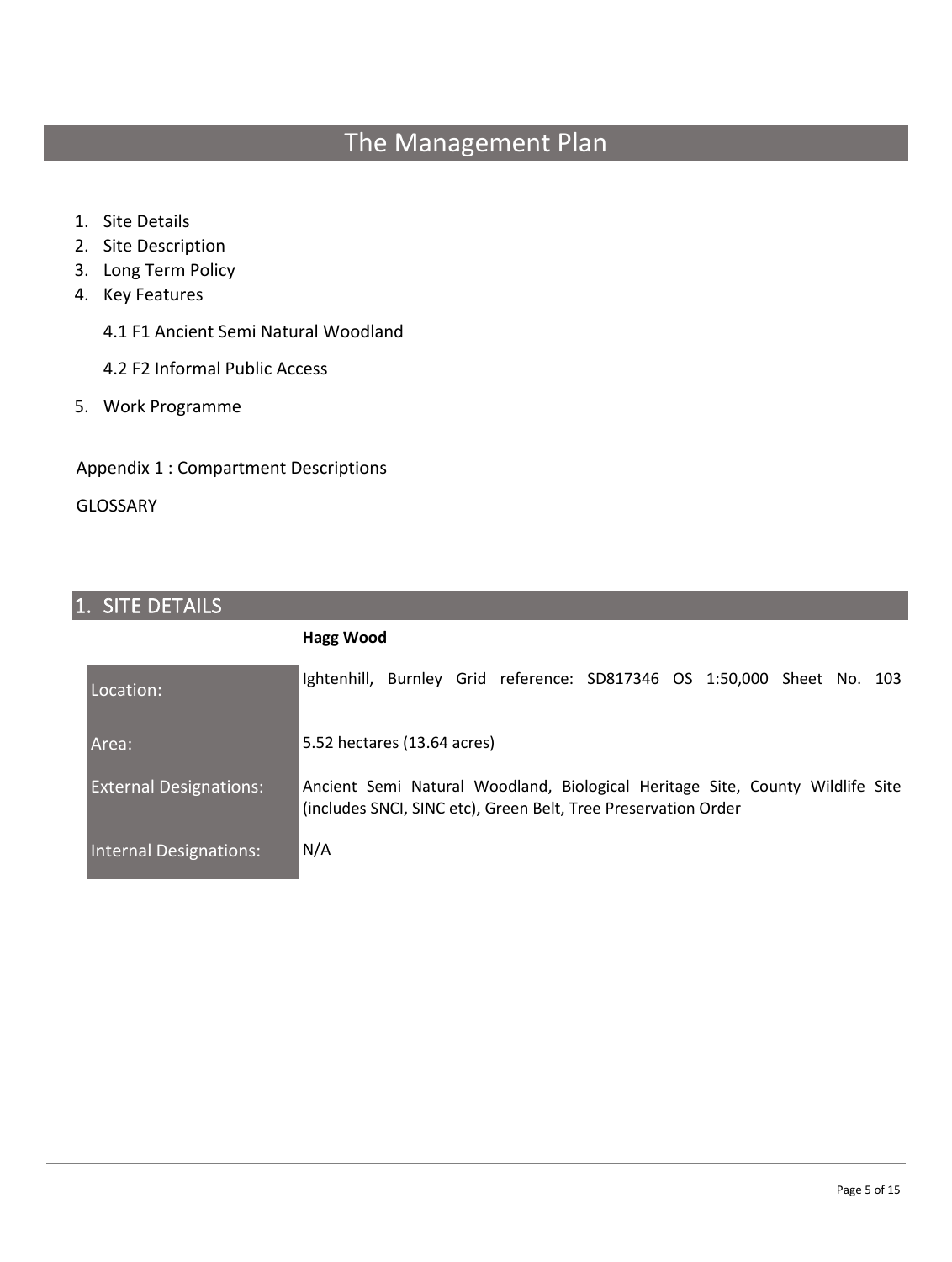# 2. SITE DESCRIPTION

Hagg Wood is in a rural area, but only a short distance from the densely populated towns of Burnley and Padiham and linked to these by a single lane. The wood is not connected to any other woodland, and is surrounded by semiimproved grassland, grazed mainly by sheep, on all sides except for the short stretch of boundary where it meets the River Calder at the bottom of the valley. The surrounding landscape is generally open grassland, with hills and open moorland further north.

Much of the woodland is flat but it does slope down fairly steeply from south to north along the north western boundary where it abuts the River Calder. The soil type locally is slowly permeable seasonally wet acid loamy and clayey soil.

The wood is composed mainly of native broadleaved trees. The large central part of the wood which was clear felled in the 1960's has since naturally regenerated predominantly with birch, with oak, rowan, holly and sycamore. Around this central block is a fringe of older mature broadleaves, composed mainly of beech, oak, sycamore, but also with wet flushes of alder and scrub willows, and open bracken dominated glade. The final area of the wood is almost a separate piece on the far eastern end, which a wet bank sloping increasingly steeply down to the River Calder. This land is wet, being eroded from the base by the river, and consequently it frequently subsides and slumps. Most of the mature trees were clear felled for safety reasons in 1989, and then replanted with mixed native broadleaves the same year. The plants in the wood are species common to wood or woodland edges, but very varied. Some indicate ancient woodland such as bluebell, wood anemone, honeysuckle, enchanter's nightshade, and there are also meadowsweet, giant horsetail, cuckoo pint and various ferns. Ancient semi natural woodland is a key feature of the site.

The wood was acquired by the Woodland Trust in 1987 from the estate of neighbouring Hollins farm. Funding for the acquisition was given in the form of grant aid from Countryside Commission, Burnley Borough Council, Borough of Pendle, and the Council for the Protection for Rural England.The wood was part of a farm, and the central area had been clear felled in the 1960's. At acquisition there was no official public access, it was not securely fenced and was undergrazed by sheep. On acquisition the whole site was fenced, and a double fence put in to define the new public and management access from Ightenhill Park Lane.

There is good public access to the eastern end of the wood from Ightenhill Park Lane and it is possible to complete a circular walk around the wood. The permissive path at the western end of the woodland has been permanently closed due to a landslip so the path network unfortunately no longer links into the wider landscape. Limited parking is available in the lane. The wood is well walked by local people throughout the year, and very popular. Informal public access is a key feature of the wood.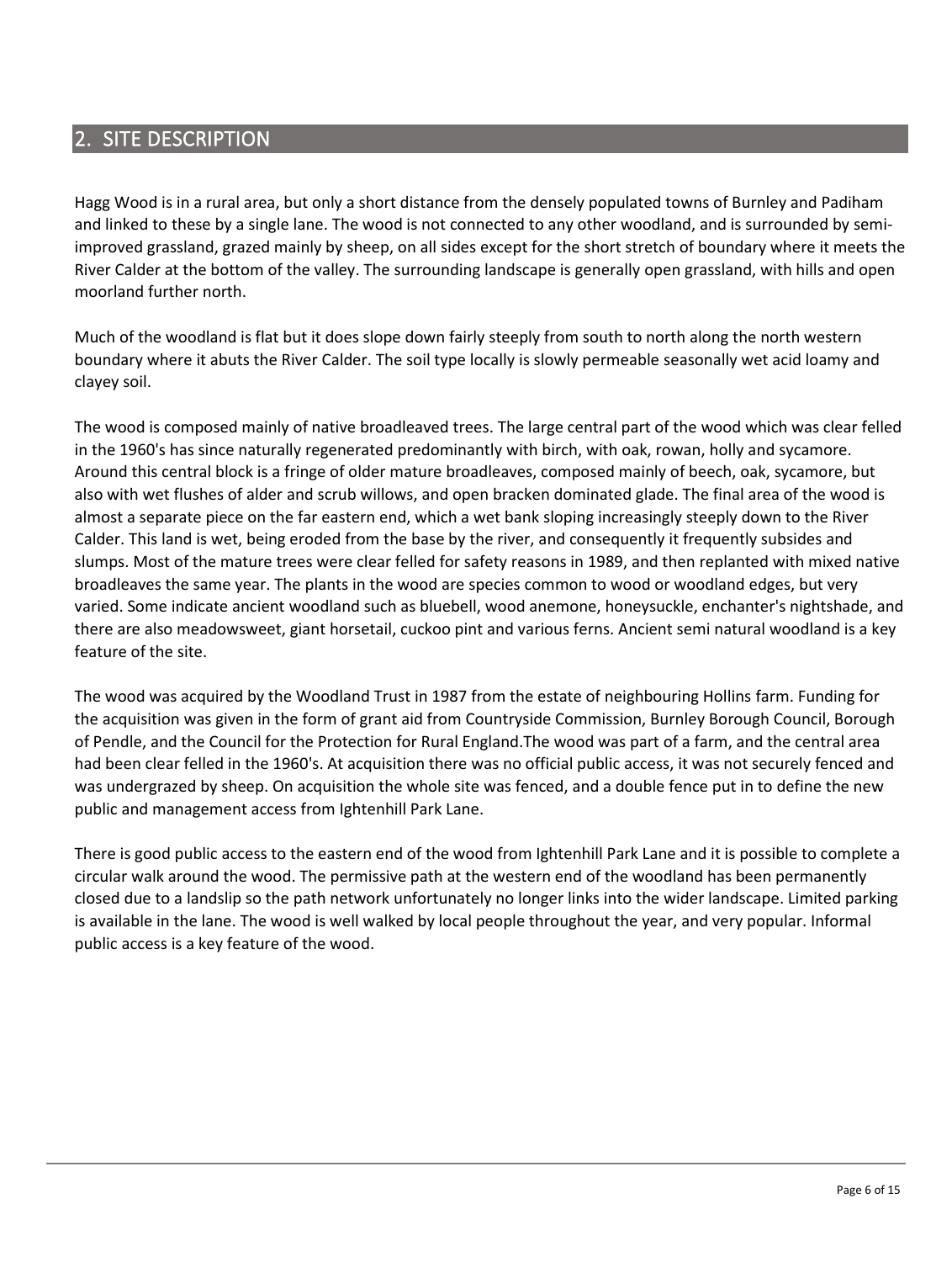# 3. LONG TERM POLICY

Hagg Wood will be allowed to grow and develop naturally, as a refuge for wildlife. The wood will be managed as high forest of mixed broadleaves, including non-native trees common to the local area. It will be managed predominantly as a landscape and conservation feature, through minimal intervention. Gaps will be created in the canopy due to trees naturally reaching senescence and tree safety operations.

Public access should be maintained at its current level. There is one access points with Woodland Trust welcome signs, approximately 1,000m of paths which form a circular route and 2 footbridges.

Statutory obligations will continue to be met with respect to managing tree safety and ensuring public access via the permissive path.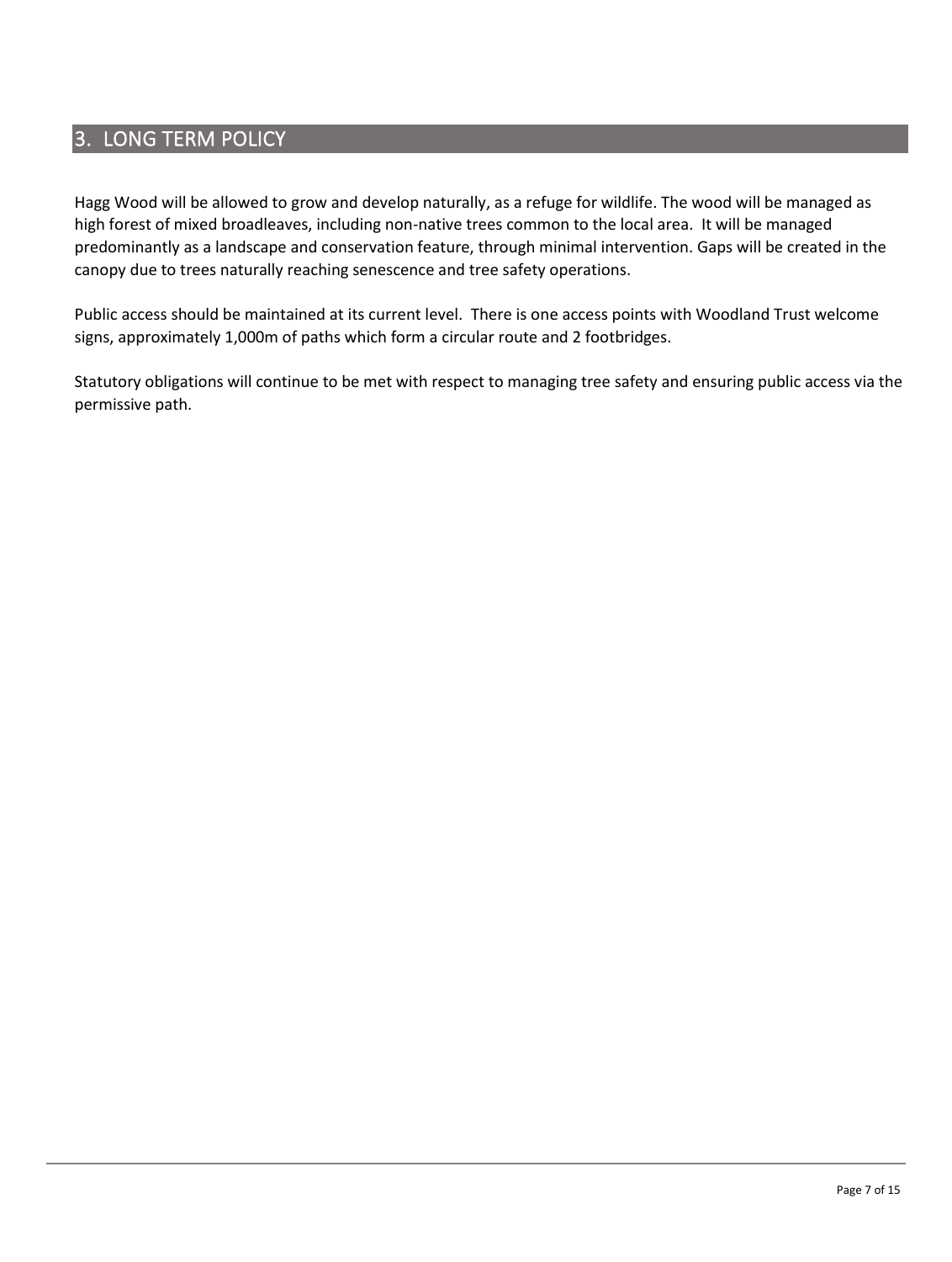# 4. KEY FEATURES

#### **4.1 F1 Ancient Semi Natural Woodland**

#### **Description**

Hagg Wood is very varied, according to slope and drainage, with several wet flushes and of course the large unstable bank on the north west boundary. The dominant species, of birch, oak, alder and ash, with rowan, hazel, holly, hawthorn and various willows all appear native and regeneration. The ground flora is varied but not extensive, probably mainly due to the acidic soils, but it possibly also suffered in the various periods of sheep grazing and the clear fell. It appears to indicate native woodland, and hence the wood is listed as Ancient Semi Natural Woodland. The presence of sycamore is not unusual, as it is the most common tree in Lancashire, and thrives in the harsh conditions on the edge of the Pennines.

#### **Significance**

The wood is unusual for the area, being a relatively large wood on a mainly flat site. The total cover of woodland in Lancashire is only 3.7% and ancient woods over 2ha in size account for only 0.9% of land area. This wood, of 5.88ha is very significant with a good flora and fauna. The wood was covered by a Tree Preservation Order in 1955, and notified as a Biological Heritage Site in the 1990's and hence is extremely important locally.

#### **Opportunities & Constraints**

Access to and within the site is not good, partly because the access track is narrow, and also because the ground is frequently wet, and also steep and unstable in places. The wood is also isolated from other woodland. Both of these could be improved by acquiring additional land.

#### **Factors Causing Change**

Frequent windblow

#### **Long term Objective (50 years+)**

To develop the wood as predominately native high forest, with a mixed range of ages and species. The fringes of the wood contain the oldest trees and most diverse and least disturbed or accessible habitat. It is anticipated that as trees gradually senesce or are removed for safety reasons natural regeneration will fill the gaps. Hence the wood will require little active management, beyond ensuring that regeneration is sufficient. Throughout the wood, older trees of any species will be retained as long as safety allows.

#### **Short term management Objectives for the plan period (5 years)**

Undertake tree safety inspections as part of the site risk assessment regime for public safety in high risk zones (i.e. by buildings, footpaths and roads) and carry out any remedial work identified.

Carry out a Woodland Condition Assessment towards the end of the current plan period to assess the health and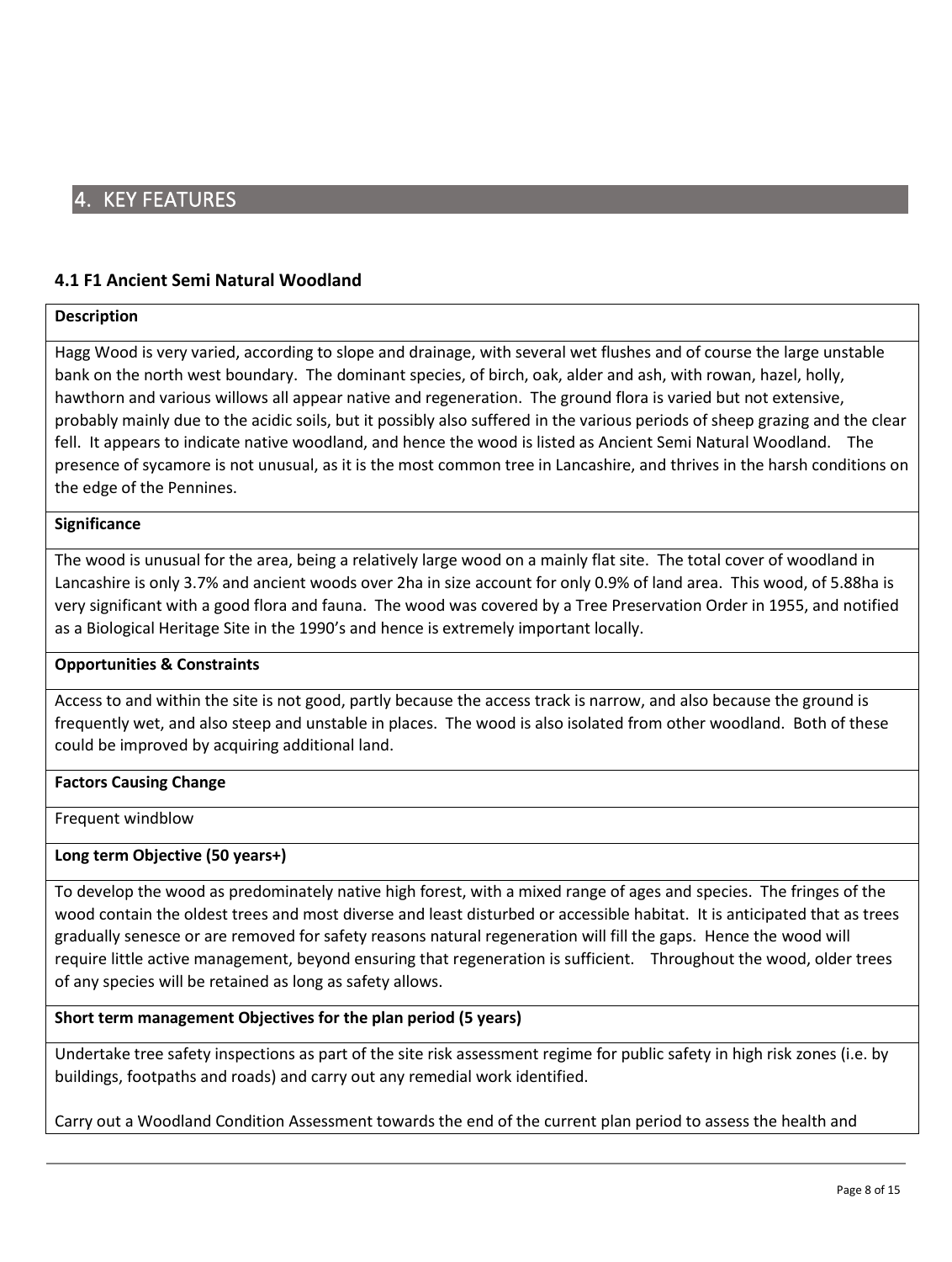resilience of the woodland including the mix of species and natural regeneration, to monitor threats from tree disease, pests, non-native invasive species and to take appropriate action where necessary..

# **4.2 F2 Informal Public Access**

#### **Description**

The main entrance to the wood is from the bottom of Ightenhill Park Lane, through a kissing gate and along the narrow track into the wood. From there it is possible to take a circular walk around the main part. There is also a small permissive path entering the wood from the western boundary, coming from Gawthorpe Hall (National Trust) and over private farmland along the riverside, however this section of path had to be closed in 2009 due to subsidence caused by the River Calder and it is unlikely to be re-opened. All paths are permissive, and very well used mainly by local people. Access is limited to the relatively flat and safe ground avoiding steep and unstable slopes. It is also well known and used by young people who unofficially camp, light fires (which have damaged some trees) and have drinking sessions in the wood particularly at evenings and weekends, despite many attempts to stop them.

#### **Significance**

Although access to the countryside is good in the local area, there are relatively few accessible woods. This is partly because of a lack of woodland cover generally (3.7% of land area in Lancashire) but also because many of these woods are 'clough' woods on the steep sides of river and stream valleys. Additionally the woodland provides informal recreational activities for large numbers of people living in nearby urban areas such as Padiham and Burnley.

#### **Opportunities & Constraints**

Access to the wood is now limited to just 1 point as the entrance on the western boundary leading up from Gawthorpe Hall had to be closed in 2009 due to a major landslip making the path potentially unsafe. This entrance and section of path are not likely to be re-opened.

#### **Factors Causing Change**

Camping, fires, litter & closure of permissive path at western end of site.

#### **Long term Objective (50 years+)**

The wood has at least 1 easily accessible entrance points, and at least 1,000m of path accessible all year round to a wide range of users to enjoy the wood. Vandalism, litter, fires and associated cutting of trees is stopped or at least kept at levels that will not cause the wood to deteriorate or be off-putting to visitors.

#### **Short term management Objectives for the plan period (5 years)**

Maintain 1 pedestrian entrance and 1000 metres of Permissive Path by cutting back encroaching vegetation and trees; inspect signs, gates and fences; remove accumulations of litter & fly tipping as necessary - to be done via the Estates Maintenance Contract 3 visits per calendar year.

Carry out regular safety inspections of trees in high risk zones (i.e. next to buildings, roads and footpaths) and site hazards as per the Trust's safety inspection regime to ensure safety of visitors and neighbours, and undertaking any remedial safety work identified.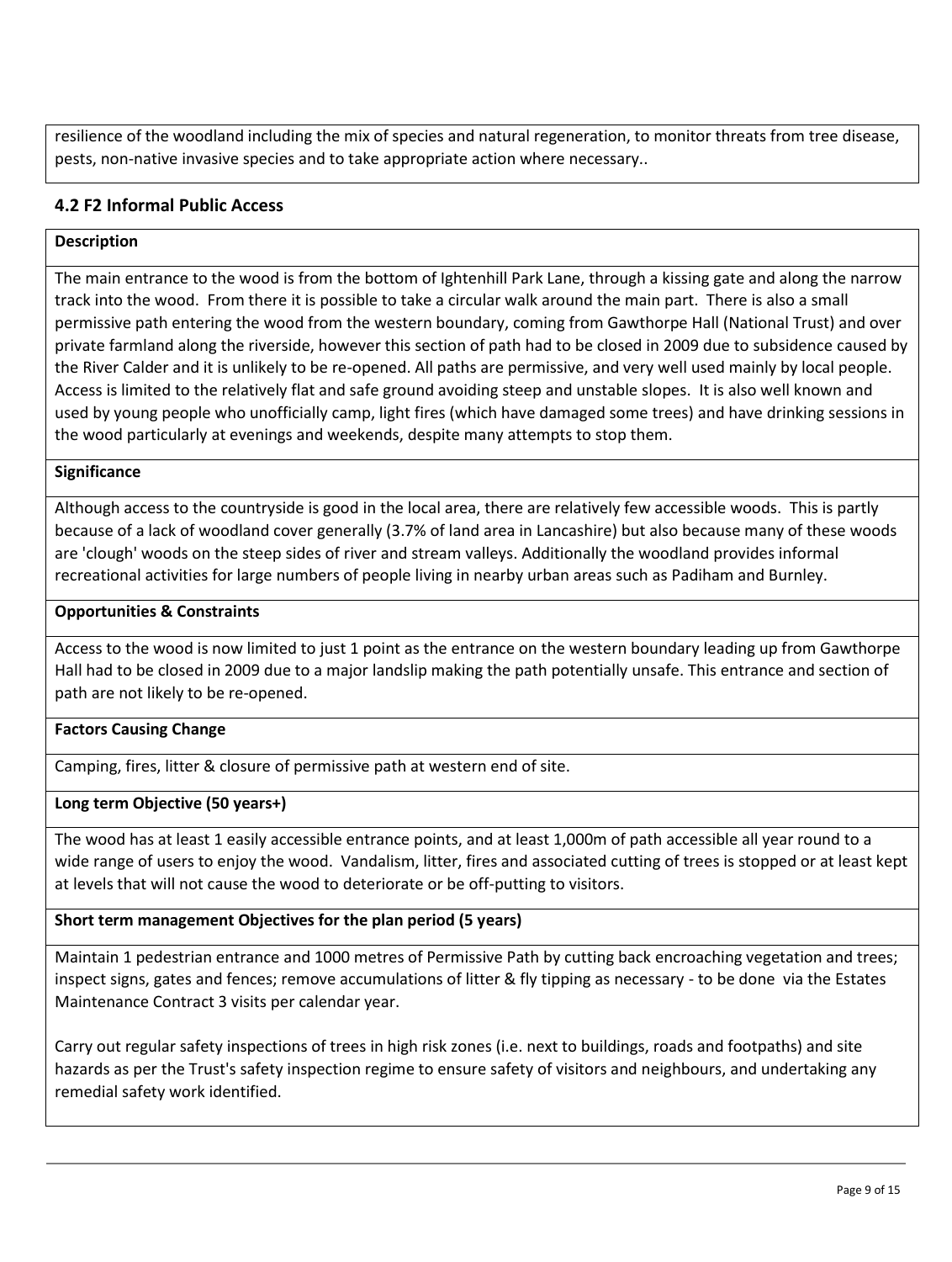Monitor public use of the site before the end of the current plan period to review the standard of access, identify any work required and assess if there are any issues/ threats to the wood from public usage, taking appropriate action to address them if necessary.

The closed off section of the permissive path continues to be used so permanent closure signs will be checked annually.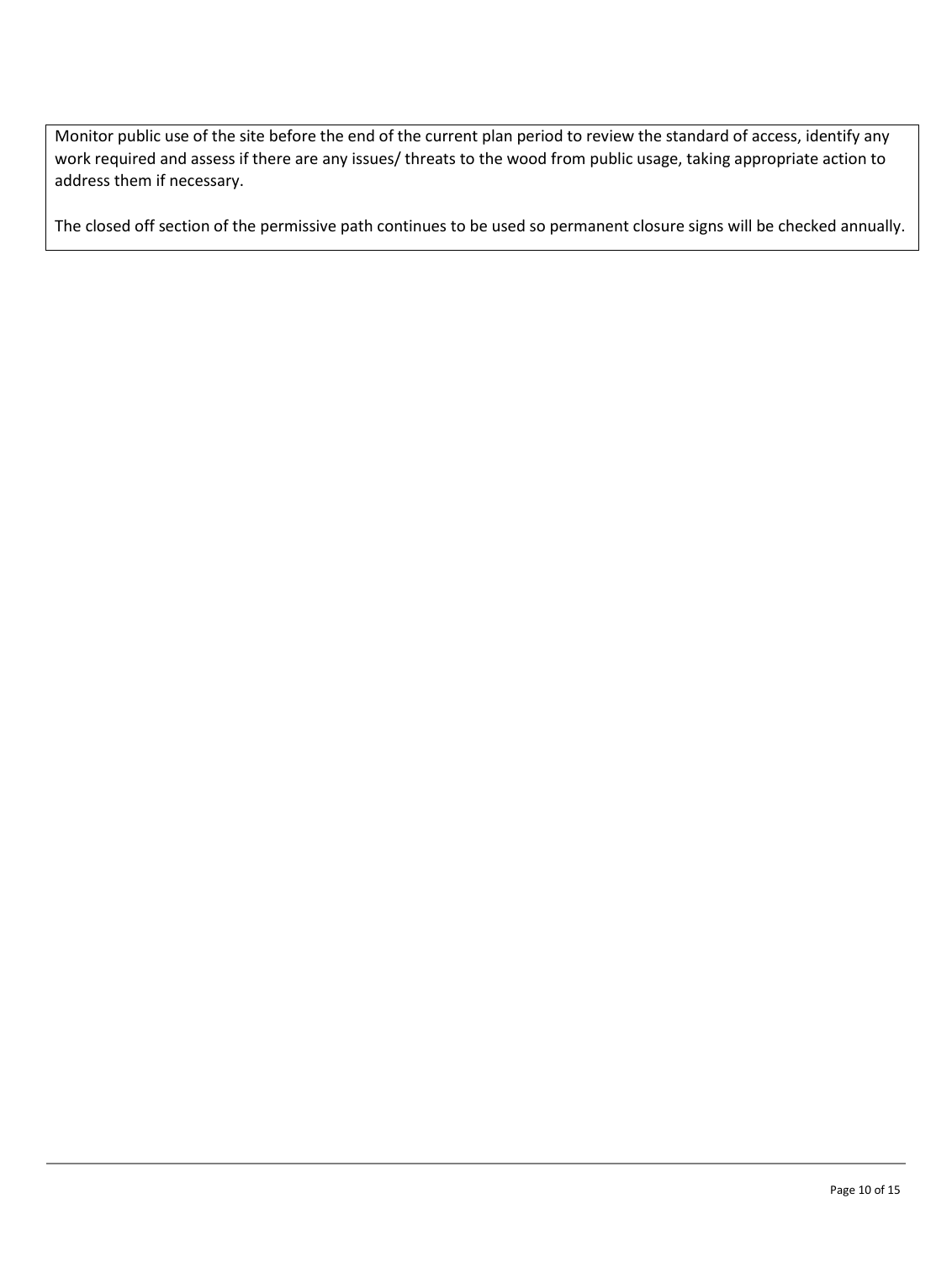# 5. WORK PROGRAMME

| Year | <b>Type Of Work</b>                                                                                                                                                                                                                                                                                                  | <b>Description</b>                                                                                                                                                                                                                                                      | <b>Due Date</b> |  |  |  |
|------|----------------------------------------------------------------------------------------------------------------------------------------------------------------------------------------------------------------------------------------------------------------------------------------------------------------------|-------------------------------------------------------------------------------------------------------------------------------------------------------------------------------------------------------------------------------------------------------------------------|-----------------|--|--|--|
| 2021 | <b>AW</b> - Visitor Access<br>Maintenance                                                                                                                                                                                                                                                                            | Works associated with the maintenance of existing visitor access<br>infrastructure and paths. Work could include items such as repairing<br>pot-holes and path surfaces, mowing grass paths, path widening,<br>maintaining footbridges and steps, cleaning signage etc, | October         |  |  |  |
| 2021 | <b>AW - Visitor Access</b><br>Maintenance                                                                                                                                                                                                                                                                            | Works associated with the maintenance of existing visitor access<br>infrastructure and paths. Work could include items such as repairing<br>pot-holes and path surfaces, mowing grass paths, path widening,<br>maintaining footbridges and steps, cleaning signage etc, | October         |  |  |  |
| 2022 | <b>AW - Visitor Access</b><br>Maintenance                                                                                                                                                                                                                                                                            | Works associated with the maintenance of existing visitor access<br>infrastructure and paths. Work could include items such as repairing<br>pot-holes and path surfaces, mowing grass paths, path widening,<br>maintaining footbridges and steps, cleaning signage etc, |                 |  |  |  |
| 2025 | <b>AW - Visitor Access</b><br>Maintenance                                                                                                                                                                                                                                                                            | Works associated with the maintenance of existing visitor access<br>infrastructure and paths. Work could include items such as repairing<br>pot-holes and path surfaces, mowing grass paths, path widening,<br>maintaining footbridges and steps, cleaning signage etc, |                 |  |  |  |
| 2025 | Works associated with the maintenance of existing visitor access<br><b>AW - Visitor Access</b><br>infrastructure and paths. Work could include items such as repairing<br>Maintenance<br>pot-holes and path surfaces, mowing grass paths, path widening,<br>maintaining footbridges and steps, cleaning signage etc, |                                                                                                                                                                                                                                                                         | September       |  |  |  |
| 2026 | Works associated with the maintenance of existing visitor access<br><b>AW - Visitor Access</b><br>infrastructure and paths. Work could include items such as repairing<br>Maintenance<br>pot-holes and path surfaces, mowing grass paths, path widening,<br>maintaining footbridges and steps, cleaning signage etc, |                                                                                                                                                                                                                                                                         | May             |  |  |  |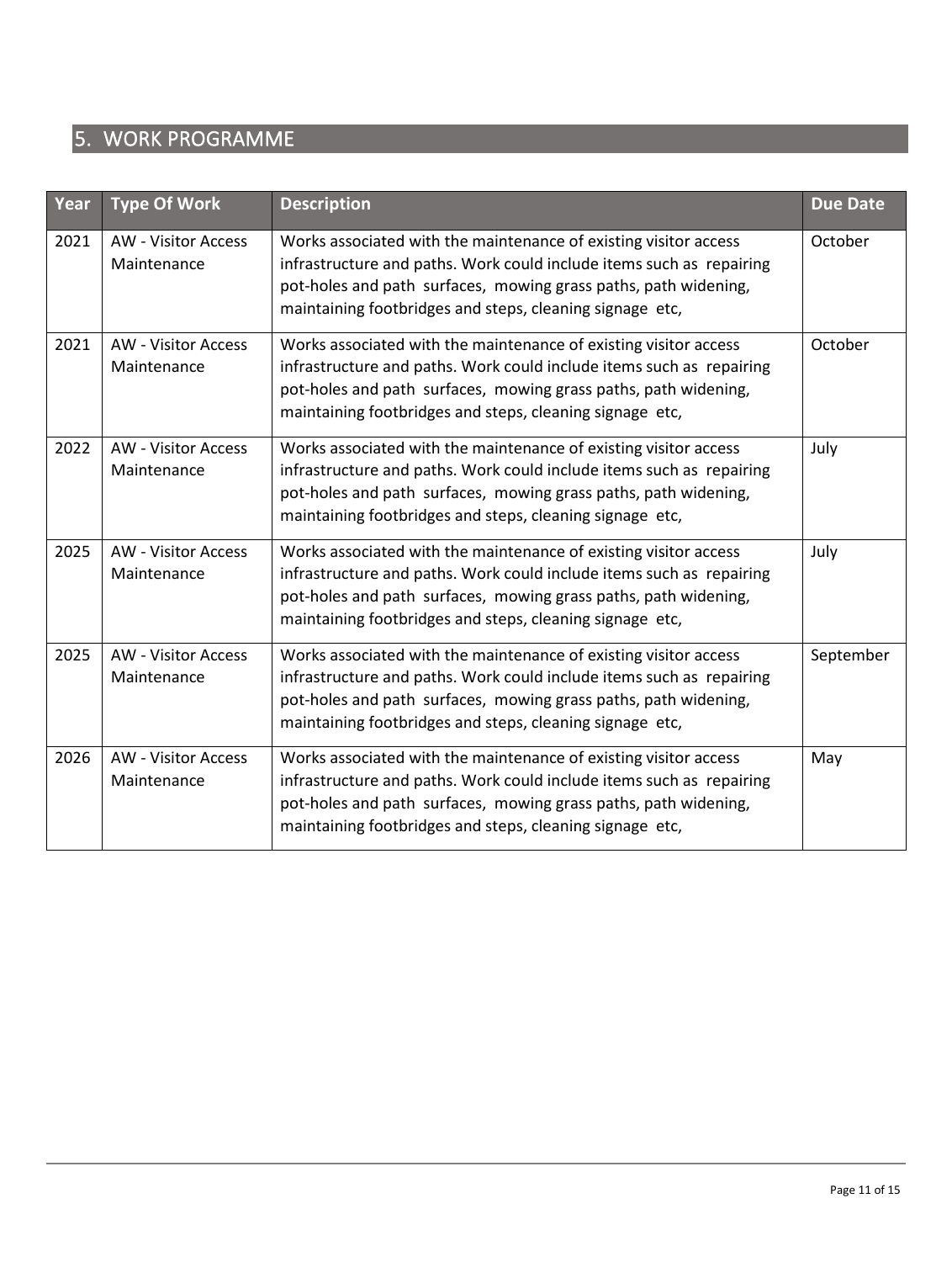# APPENDIX 1 : COMPARTMENT DESCRIPTIONS

| Cpt<br>No.                                                                                                                                                                                                                                                                                                                                                                                                                                                                                                                                                                                                                                                         | <b>Area</b><br>(ha) | <b>Main Species</b>            | Year | <b>Management</b><br><b>Regime</b> | <b>Major Management</b><br><b>Constraints</b>                                                                                                                                                                    | <b>Designations</b>                                                                                                  |  |  |
|--------------------------------------------------------------------------------------------------------------------------------------------------------------------------------------------------------------------------------------------------------------------------------------------------------------------------------------------------------------------------------------------------------------------------------------------------------------------------------------------------------------------------------------------------------------------------------------------------------------------------------------------------------------------|---------------------|--------------------------------|------|------------------------------------|------------------------------------------------------------------------------------------------------------------------------------------------------------------------------------------------------------------|----------------------------------------------------------------------------------------------------------------------|--|--|
| 1a                                                                                                                                                                                                                                                                                                                                                                                                                                                                                                                                                                                                                                                                 | 5.88                | <b>Birch</b><br>(downy/silver) | 1850 | High forest                        | Gullies/Deep<br>Valleys/Uneven/Rocky<br>ground, Mostly wet<br>ground/exposed site,<br>No/poor vehicular<br>access to the site,<br>No/poor vehicular<br>access within the site,<br>People issues (+tve &<br>-tve) | <b>County Wildlife Site</b><br>(includes SNCI,<br>SINC etc), Green<br>Belt, Other, Tree<br><b>Preservation Order</b> |  |  |
| 5.88ha (14.5 acres) of ancient semi natural woodland composed mainly of native broadleaved trees located in rural<br>east Lancashire not far from the town of Padiham. The central portion of the woodland has regenerated after a<br>clear fell in the 1960's with predominantly birch, this central block is fringed by older trees mainly beech, oak and<br>sycamore. The wood which slopes steeply down a north facing incline borders rural pasture to the south, west, and<br>east whilst much of its northern border abuts either pasture or the River Calder. The woodland has a permissive<br>path running through it which is well used by local people. |                     |                                |      |                                    |                                                                                                                                                                                                                  |                                                                                                                      |  |  |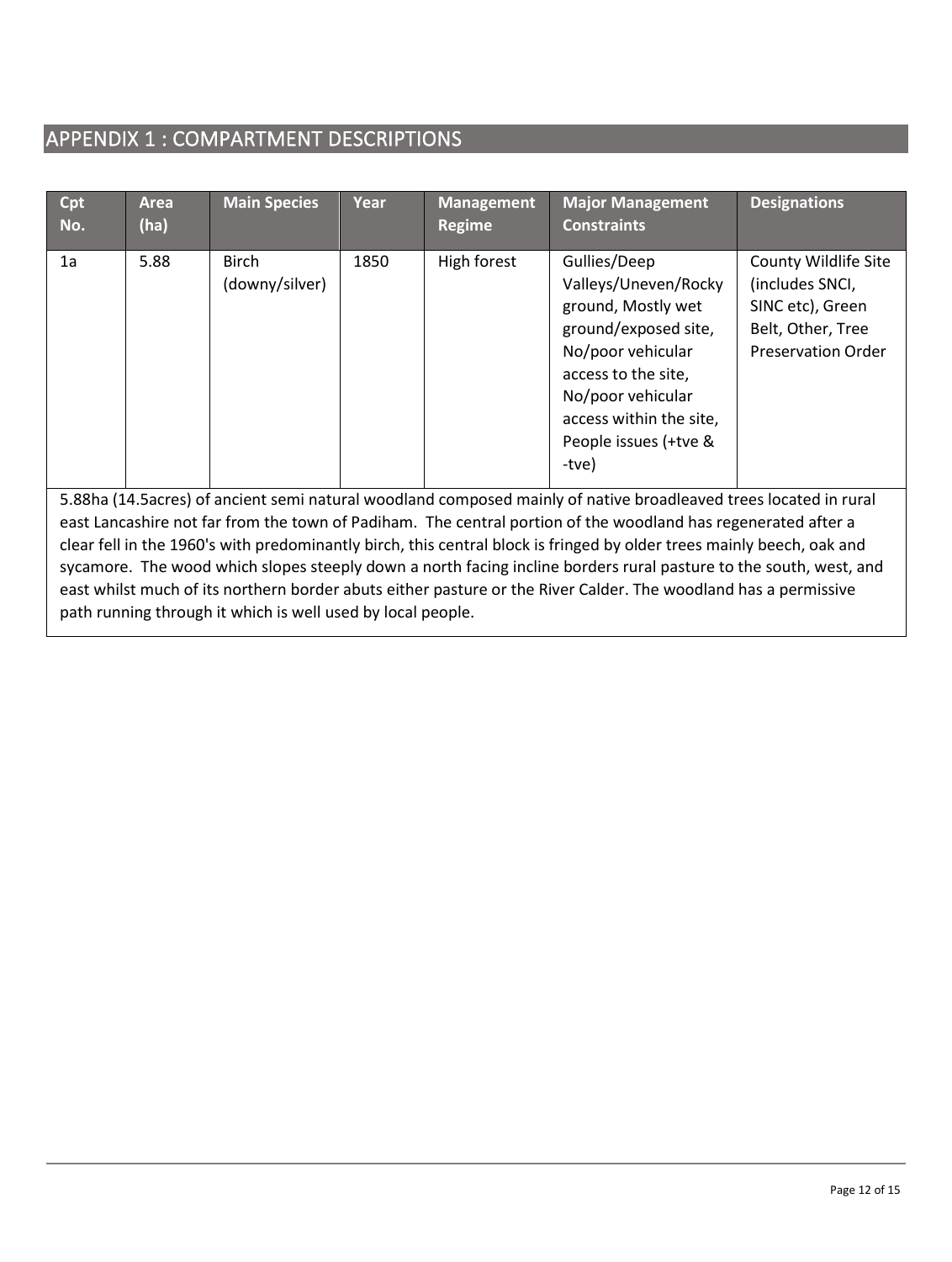# **GLOSSARY**

#### **Ancient Woodland**

Ancient woods are defined as those where there has been continuous woodland cover since at least 1600 AD. In Scotland ancient woods are defined strictly as sites shown as semi-natural woodland on the 'Roy' maps (a military survey carried out in 1750 AD, which is the best source of historical map evidence) and as woodland all subsequent maps. However, they have been combined with long-established woods of semi-natural origin (originating from between 1750 and 1860) into a single category of Ancient Semi-Natural Woodland to take account of uncertainties in their identification. Ancient woods include Ancient Semi-Natural Woodland and plantations on Ancient Woodland Sites (see below). May support many species that are only found in ancient woodland.

#### **Ancient Semi - Natural Woodland**

Stands in ancient woods defined as those consisting predominantly of native trees and shrubs that have not obviously been planted, which have arisen from natural regeneration or coppice regrowth.

#### **Ancient Woodland Site**

Stands in ancient woods that have been converted to plantations, of coniferous, broadleaved or mixed species, usually for timber production, including plantations of native species planted so closely together that any semi-natural elements of the understorey have been suppressed.

#### **Beating Up**

Replacing any newly planted trees that have died in the first few years after planting.

#### **Broadleaf**

A tree having broad leaves (such as oak) rather than needles found on conifers (such as Scots pine).

#### **Canopy**

The uppermost layer of vegetation in a woodland, or the upper foliage and branches of an individual tree.

#### **Clearfell**

Felling of all trees within a defined area.

#### **Compartment**

Permanent management division of a woodland, usually defined on site by permanent features such as roads. See Sub-compartments.

#### **Conifer**

A tree having needles, rather than broadleaves, and typically bearing cones.

#### **Continuous Cover forestry**

A term used for managing woods to ensure that there are groups or individual trees of different ages scattered over the whole wood and that some mature tree cover is always maintained. Management is by repeated thinning and no large areas are ever completely felled all at once.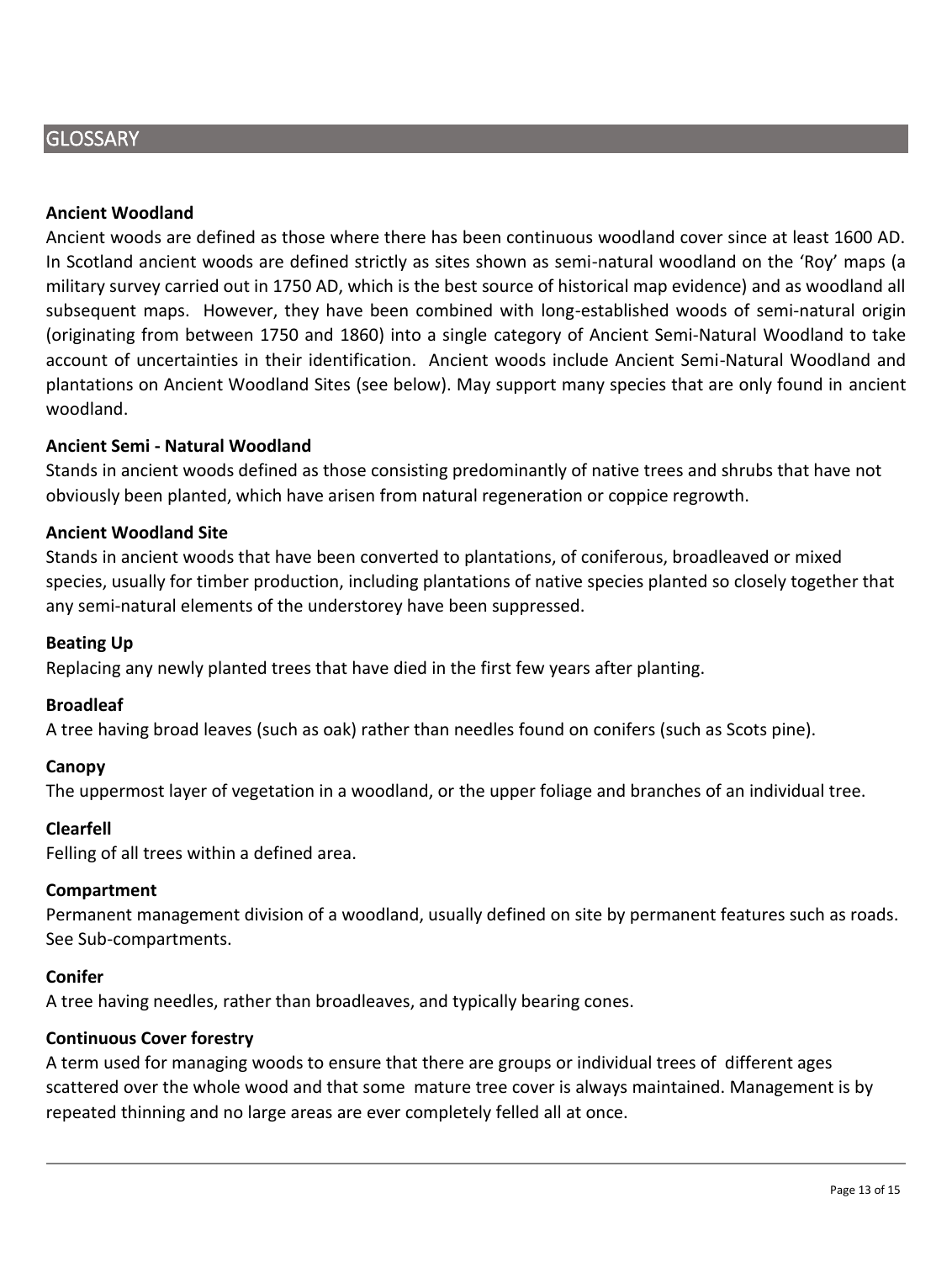# **Coppice**

Trees which are cut back to ground levels at regular intervals (3-25 years).

# **Exotic (non-native) Species**

Species originating from other countries (or other parts of the UK) that have been introduced by humans, deliberately or accidentally.

## **Field Layer**

Layer of small, non-woody herbaceous plants such as bluebells.

## **Group Fell**

The felling of a small group of trees, often to promote natural regeneration or allow planting.

## **Long Term Retention**

Discrete groups of trees (or in some cases single trees) that are retained significantly past their economic felling age. Operations may still be carried out within them and thinning is often necessary to maintain stability.

## **Minimum Intervention**

Areas where no operations (such as thinning) will take place other than to protect public safety or possibly to control invasive exotic species.

## **Mixed Woodland**

Woodland made up of broadleaved and coniferous trees.

# **National vegetation classification (NVC)**

A classification scheme that allows an area of vegetation to be assigned to the standardised type that best matches the combination of plant species that it contains. All woodlands in the UK can be described as being one of 18 main woodland types (W1 - W18), which principally reflect soil and climatic conditions. For example, Upland Oakwoods are type W11, and normally occur on well drained infertile soils in the cooler and wetter north and west of Britain. Each main type can be subdivided into numerous subtypes. Most real woods contain more than one type or sub-type and inevitably some woods are intermediate in character and can't be properly described by any sub type.

## **Native Species**

Species that arrived in Britain without human assistance.

## **Natural Regeneration**

Naturally grown trees from seeds falling from mature trees. Also regeneration from coppicing and suckering.

## **Origin & Provenance**

The provenance of a tree or seed is the place where seed was collected to grow the tree or plant. The origin is the geographical location within the natural range of a species from where seeds/tree originally derives. Thus an acorn collected from a Turkey oak in Edinburgh would have an Edinburgh provenance and a southern European origin.